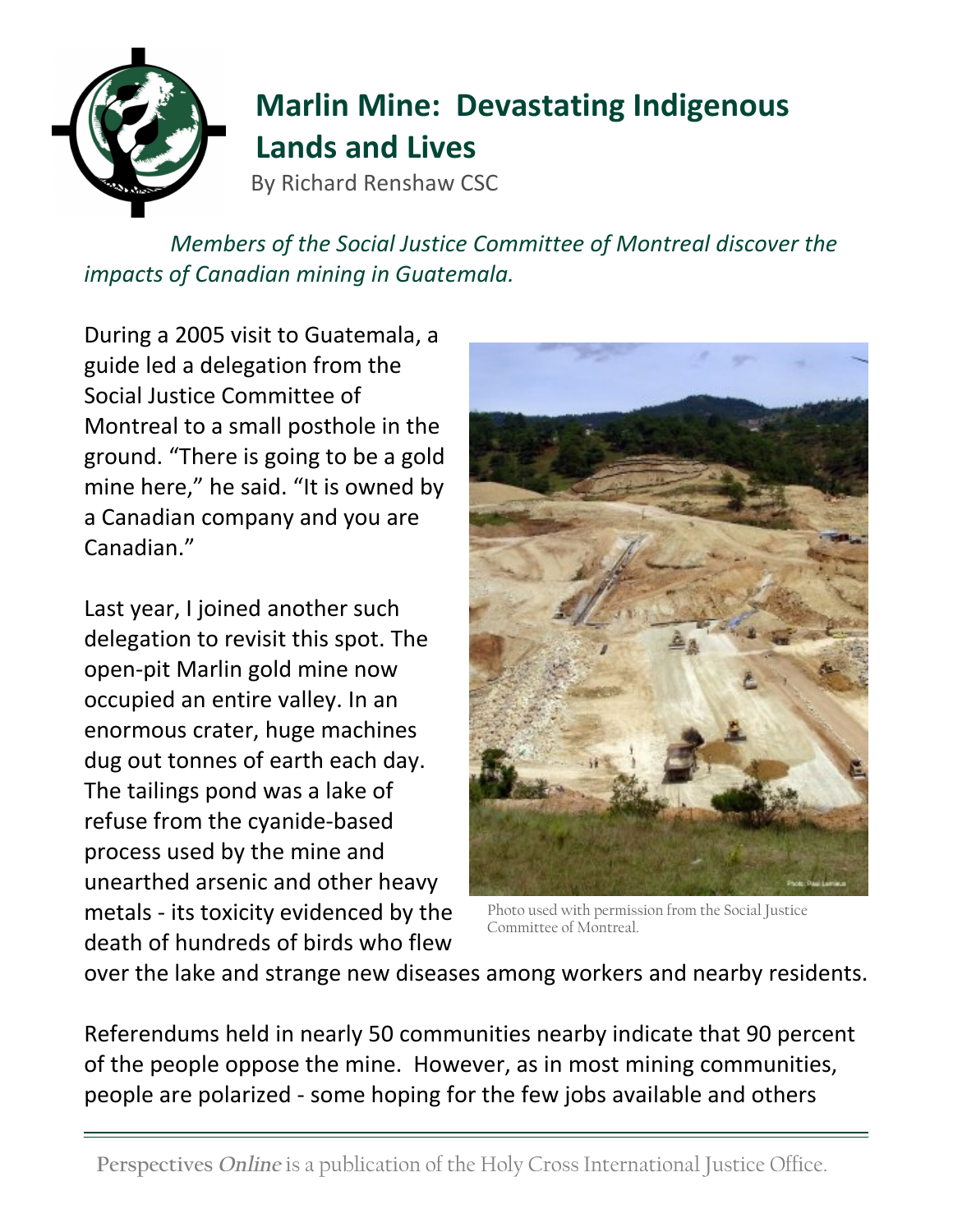

resisting the environmental damage, health hazards and elimination of cultivatable land. In many cases, the conflict has become lethal. A woman who openly opposed the mine was shot in the head just days after our visit.

A young boy shows the damage to his home resulting from the mine. Photo used with permission from the Social Justice Committee of Montreal.

Added to violence and environmental and health concerns, women in the area complain Marlin's blasting has caused large cracks in the walls of their homes and that the company has illegally erected electrical towers on their land to carry cables to the mine. When they have attempted to resist, they have been beaten by police. Several have had arrest orders pending for more than a year.

Marlin is owned by Montana Explorada, a Guatemalan subsidiary of the Canadian corporation Goldcorp, one of the largest open-pit gold mining companies in the world. Goldcorp is very conscious of its image, particularly facing investors at annual shareholder meetings. The company publishes an extensive social responsibility report each year and its website portrays Goldcorp as "committed to responsible mining practices," open dialogue and transparency, and "sustainable prosperity for all."

Nevertheless, on May 24, 2010, the Inter-American Human Rights Commission asked the Guatemalan government to suspend operations at Marlin. Frustrated, I finally said it appeared the damages caused by the mine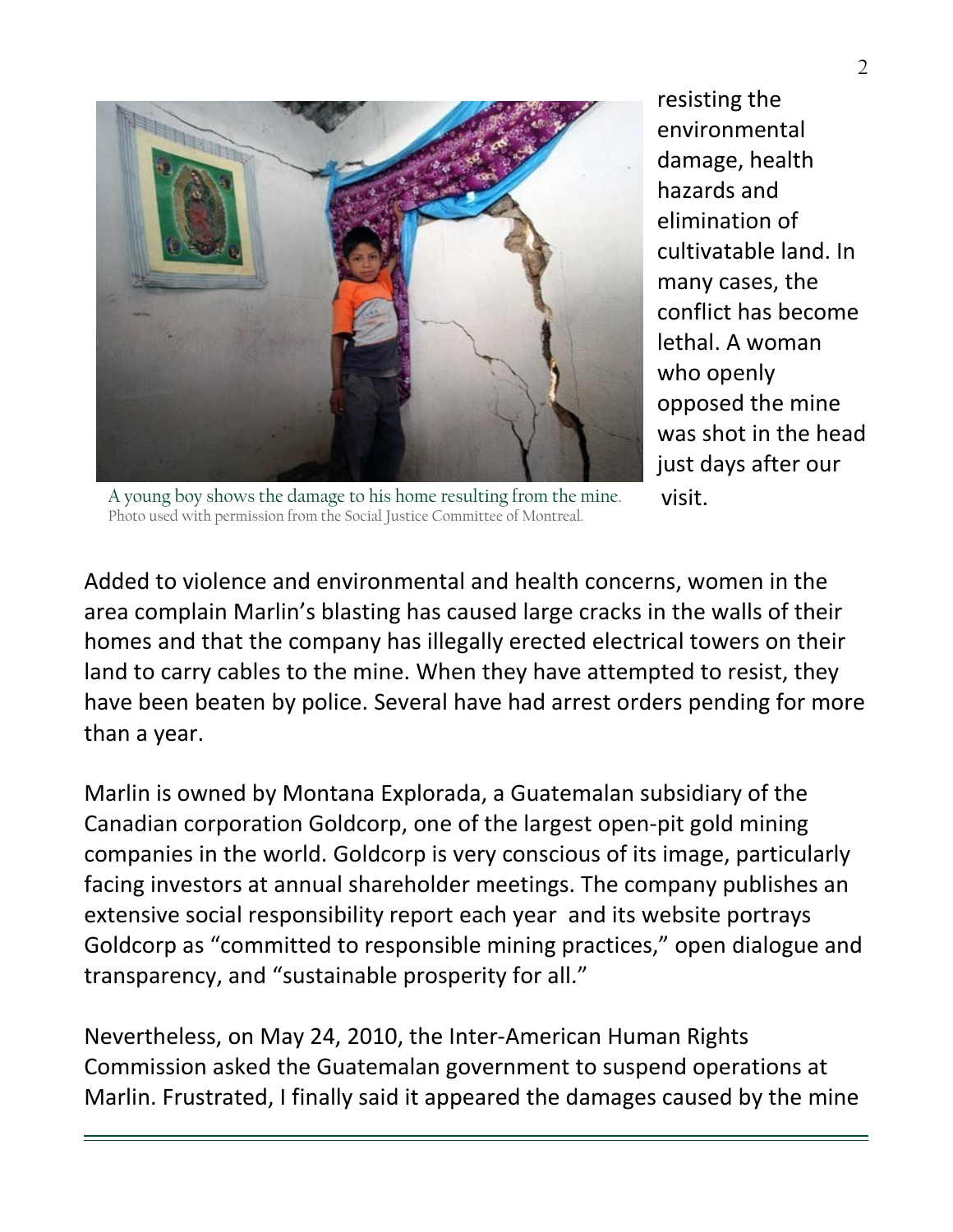were not an issue for the Canadian government. After a moment of blustering, he admitted it was true. There is simply too much at stake for the Canadian standard of living to let profits like that slip away.

For example, in 2008 the value of Marlin's mineral production was \$258.1 million (US). Only 5.8 percent of those earnings remained in Guatamala in

the form of taxes and royalties paid the Guatamalan government while enormous profits went into the pockets of Goldcorp shareholders, including many large pension funds and banks.

When an attempt was made recently to exert even limited legislative control over Canadian companies operating abroad, the mining lobby mounted a frenzied self-defense and the bill

was defeated by a small margin. Currently, 75 percent of all



Mayan protest. Photo credit: Tracy Barnett. Used with permission.

mining companies in the world are registered in Canada and the reason is quite simple. There are few, if any, restraints on what they can do.

However, opposition to mining practices like Marlin's is vigorous and growing, especially within the religious community. In Guatamala, Bishop Ramazzini, head of the diocese in which Marlin is located, has played an important role in keeping the issue before the government and the international community, Canadian churches have also spoken out against practices of mining companies at home and abroad. Within Holy Cross, the Canadian Province has established screens to ensure all its investments are socially responsible.